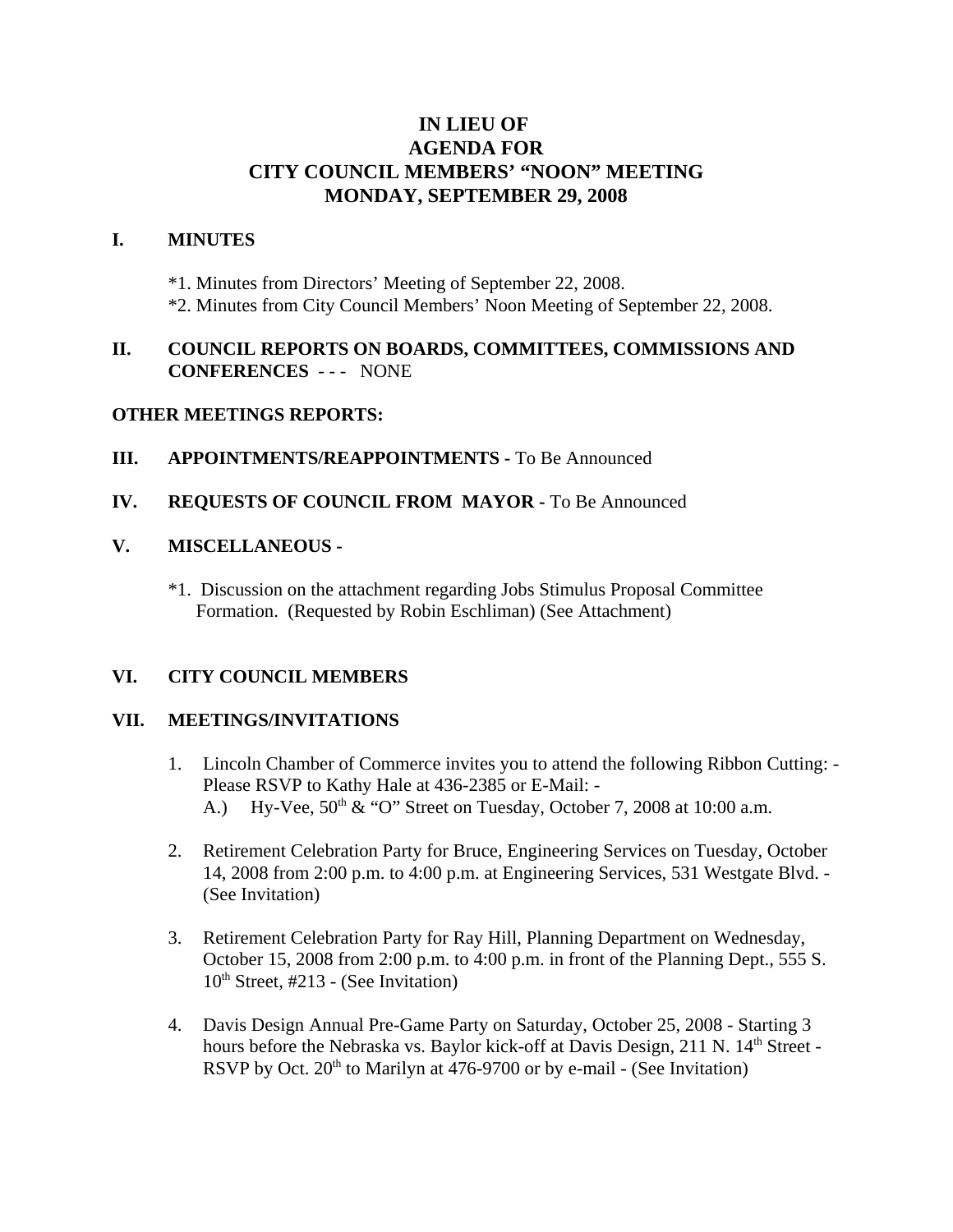- 5. Kohl's Department Stores is pleased to announce the grand opening of our new Lincoln South store. To celebrate, a grand opening will take place on Wednesday, October 1, 2008 at 8:00 a.m. at 8700 S.  $28<sup>th</sup>$  Street - RSVP by Sept.  $26<sup>th</sup>$  to Jennifer McDonald at 423-6001 or by e-mail to let us know if you can participate in our ribbon cutting ceremony - (See Letter of Invitation)
- 6. Lincoln Chamber of Commerce Face the Chamber-Lincoln Area Legislative Candidates Forum & Lunch on Wednesday, October 8, 2008 from Noon to 1:00 p.m. at The Country Club of Lincoln, 3200 South 24<sup>th</sup> Street at 11:45 a.m. - Cost to attend:  $$15/person: $20$  at the door - RSVP by Oct.  $6<sup>th</sup>$  - (See Invitation)
- 7. Dedication Ceremony of Paul Adams Elementary School on Sunday, October 5, 2008 at 7401 Jacobs Creek Drive - 1:40 p.m., Music by Offutt Air Force Brass Quintet - 2:00 p.m., Ceremony in multipurpose room - Open House to follow - (See Invitation)
- 8. Updowntowners, Inc.- Behind the Line Of Scrimmage for a private tour of the Tom & Nancy Osborne Athletic Complex! On Wednesday, October 15, 2008 from 11:15 a.m. to 12:30 p.m. at the Tom & Nancy Osborne Athletic Complex, Memorial Stadium - Cost:  $$15/m$ embers;  $$20/G$ uests - RSVP by Oct.  $10<sup>th</sup>$  to 434-6902 or by e-mail - (See Invitation)
- 9. Updowntowners, Inc. Haunted Lincoln on Friday, October 17, 2008 from 5:00 p.m. to 8:00 p.m. at Lone Star Steakhouse & Saloon, 200 N.  $70<sup>th</sup>$  Street - Cost:  $$10/M$ embers;  $$12/G$ uests - RSVP by Oct.  $15<sup>th</sup>$  to 434-6902 or by e-mail -(See Invitation)
- 10. The DNA LifePrint Child Safety Event in Lincoln, endorsed by John Walsh on Saturday, October 11, 2008 from 9:30 a.m. to 2:00 p.m. at Anderson Ford Lincoln Mercury Mazda, 2500 Wildcat Drive- (See Invitation)
- 11. Vahallan Papers-Open House to celebrate the completion of our new Showroom on Friday, October 24, 2008 from 3:00 p.m. to 8:00 p.m. at 1725 S.  $6<sup>th</sup>$  Street -(See Invitation)

# **VIII. ADJOURNMENT**

# **\*HELD OVER UNTIL OCTOBER 6, 2008.**

ca092908/tjg